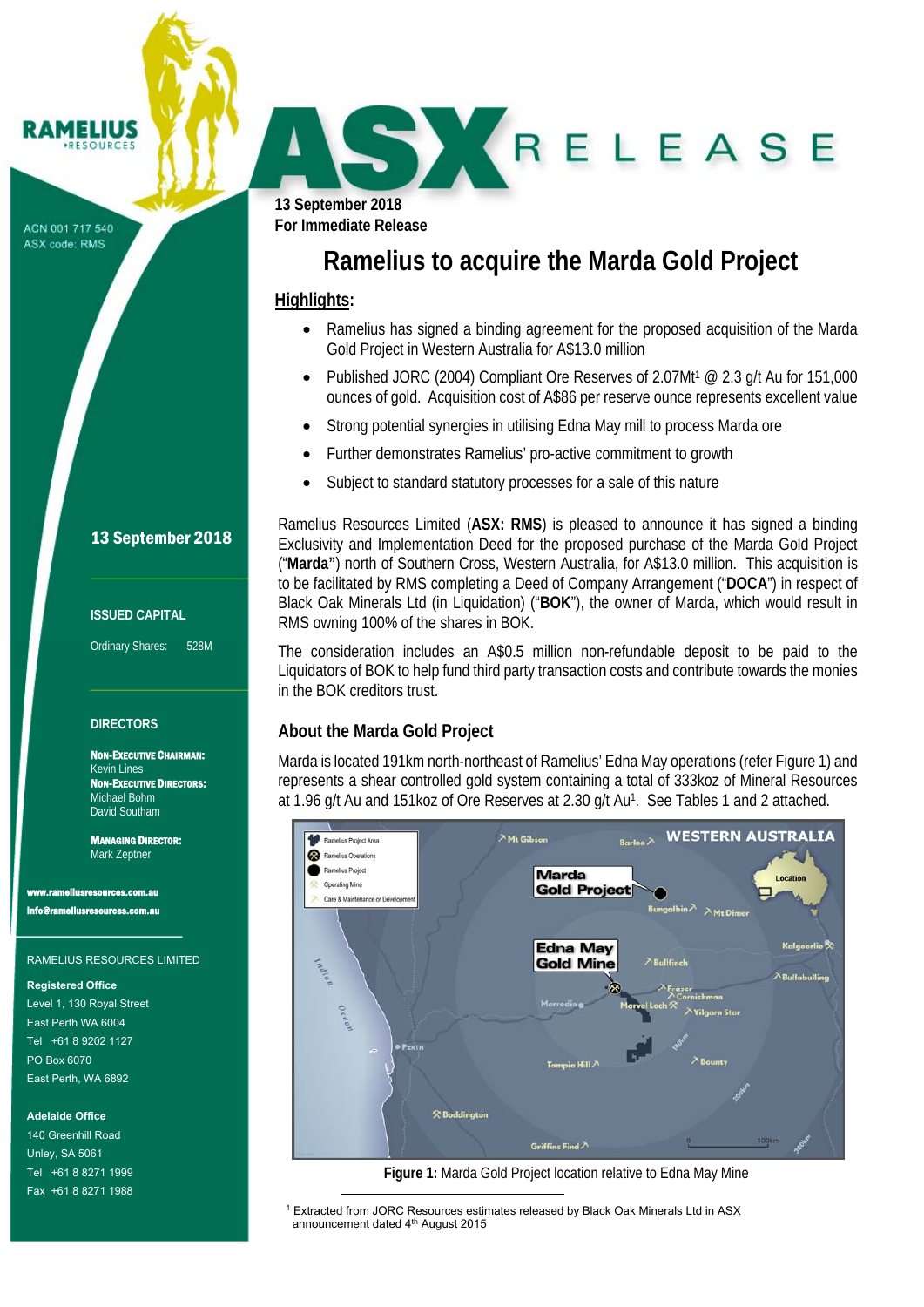Previously completed feasibility studies undertaken by BOK in 2012 and 2013 demonstrated that on a 'stand-alone' milling basis the oxide deposits were forecast to achieve overall metallurgical recovery of 95%. Gravity recovery accounted for approximately 60% of the overall gold recovery in the confirmatory test work.

### **About the Acquisition**

The acquisition of Marda is consistent with Ramelius' previously stated intention to assess and acquire value accretive mining opportunities within economic haulage distances to existing operational hubs. In the past, this has included the purchase of both the Vivien and Kathleen Valley deposits, from Gold Fields and Glencore respectively. Ore from these projects have been successfully processed through the Company's Mt Magnet facility with both generating significant returns on investment.

Ramelius intends to work quickly through the legal processes and assess regional exploration targets in order to facilitate Marda becoming a strategic satellite ore source for Edna May. It is expected that the acquisition of Marda will enhance future optionality around Edna May mine planning moving forward.

The acquisition of BOK is to be completed via a DOCA that will be put to the creditors of BOK in late October 2018. Under the binding Exclusivity and Implementation Deed the secured creditor of BOK is obliged to vote in favour of the Ramelius DOCA. Once the DOCA is approved by creditors an application will be filed with the Courts for approval to transfer the shares in BOK to Ramelius for nil consideration. Subject to the approval of BOK's creditors and the Court, completion of the DOCA is expected before the end of the 2018 calendar year.

The A\$13.0 million consideration payable for Marda will be funded from the Company's current cash reserves.

Ramelius Managing Director, Mark Zeptner today said:

*"Ramelius' acquisition of the Marda Gold Project highlights the strength of our team in identifying and ranking opportunities for incremental ore feed around our key mining hubs of Mt Magnet and Edna May.* 

*This has the potential for significantly enhancing future economics at the Edna May mine yet does not detract from our ability to execute strategic transactions in other jurisdictions."* 

For further information contact:

**Investor Enquiries and Secure 2018** and Security Media Enquiries **Media Enquiries Mark Zeptner**  Managing Director Ramelius Resources Limited Ph: +61 8 9202 1127

**Tim Manners**  Chief Financial Officer Ramelius Resources Limited Ph: +61 8 9202 1127

**Luke Forrestal** Senior Account Director Media & Capital Partners Ph: +61 411 479 144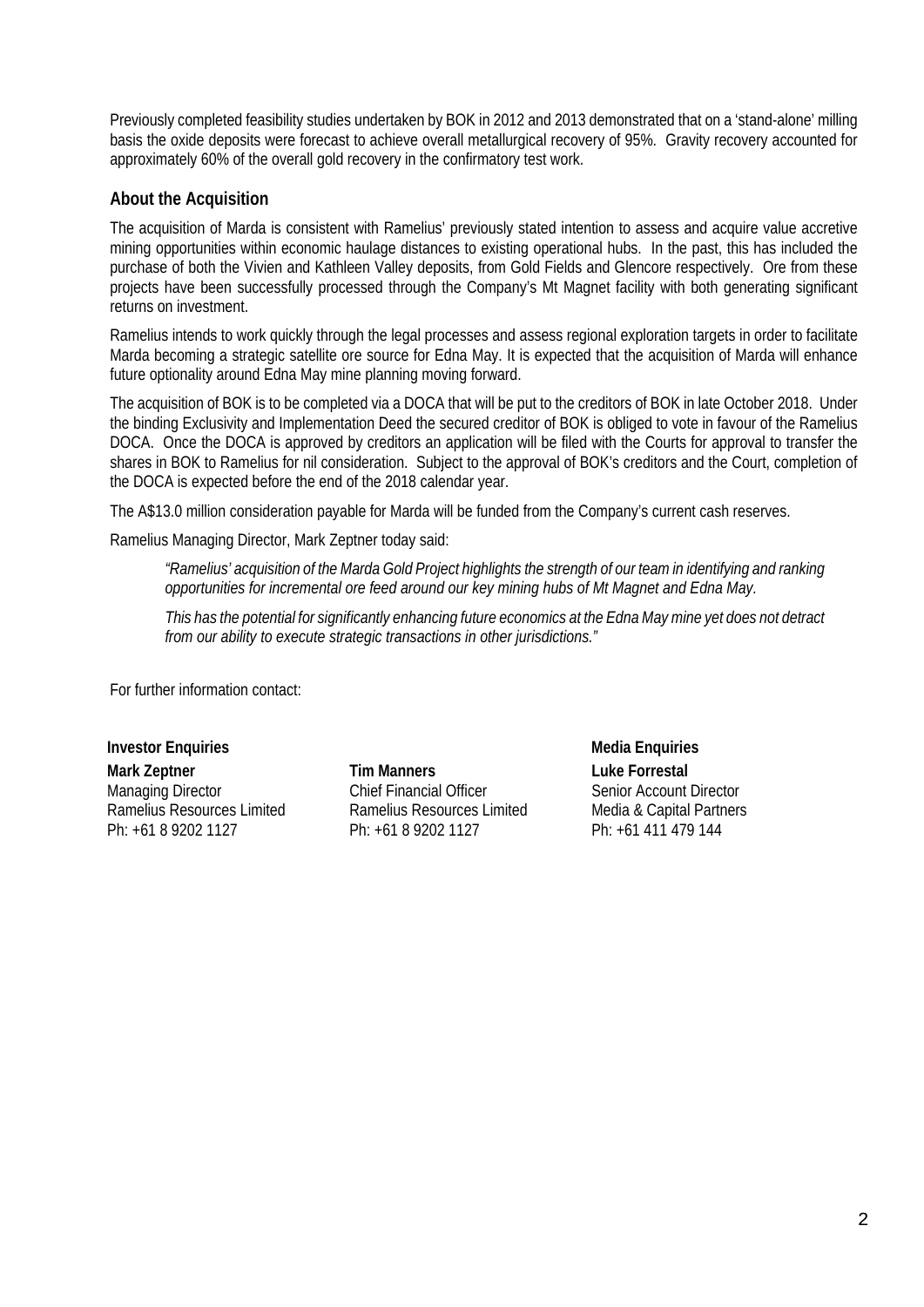## **Black Oak Minerals' Resources and Ore Reserves**

| <b>Deposit</b> | <b>Measured</b> |       |         | <b>Indicated</b> |       |           | <b>Inferred</b> |       |           | <b>Total</b>  |       |                 |
|----------------|-----------------|-------|---------|------------------|-------|-----------|-----------------|-------|-----------|---------------|-------|-----------------|
|                | Tonnes          | Grade | Oz      | <b>Tonnes</b>    | Grade | <b>Oz</b> | <b>Tonnes</b>   | Grade | <b>Oz</b> | <b>Tonnes</b> | Grade | <b>Total oz</b> |
| Dolly Pot      | 568,646         | .85   | 33,900  | 14,460           | 1.68  | 750       | 31.680          | 1.75  | 1750      | 614,786       | 1.84  | 36,400          |
| Dugite         | 293.850         | .88   | 17,825  | 7.905            | 1.5   | 385       | 10.555          | 1.44  | 490       | 312,310       | 1.86  | 18,700          |
| Python         | 738,280         | .95   | 46,400  | 40,280           | 1.62  | 2,100     | 191,772         | 1.9   | 11,700    | 970,332       | 1.93  | 60,200          |
| Goldstream     | 209,792         | .95   | 13,180  | 1,320            | 1.41  | 60        | 1.380           | .34   | 60        | 212,492       | 1.94  | 13,300          |
| King Brown     | 100,288         | 4.36  | 14,100  | 63,334           | 2.59  | 5,200     | 73,925          | 2.95  | 7,000     | 237,525       | 3.45  | 26,300          |
| Golden Orb     | 415,829         | 3.01  | 40,300  | 102.890          | 1.97  | 6,500     | 175,600         | 1.79  | 9,900     | 694,319       | 2.54  | 56,700          |
|                |                 |       |         |                  |       |           |                 |       |           |               |       |                 |
| Red Legs       |                 |       |         | 319.108          | 2.40  | 24,623    | 360,636         | 1.93  | 22.378    | 679,744       | 2.15  | 47,001          |
| Die Hardy      |                 |       |         | 983,135          | 1.49  | 47,097    | 588,940         | 1.47  | 27,834    | .572.075      | 1.48  | 74,931          |
|                |                 |       |         |                  |       |           |                 |       |           |               |       |                 |
| <b>TOTAL</b>   | 2,326,697       | 2.21  | 165,323 | 1.532.398        | 1.76  | 86.827    | 1,434,488       | 1.76  | 81.374    | 5.293.583     | 1.96  | 333,525         |

**Table 1:** Black Oak Minerals' Resources:

### **Table 2 :** Black Oak Minerals' Ore Reserves:

| <b>Deposit</b> |               | <b>Proven</b> |           |               | <b>Probable</b> |        | <b>Total</b>  |       |                 |  |
|----------------|---------------|---------------|-----------|---------------|-----------------|--------|---------------|-------|-----------------|--|
|                | <b>Tonnes</b> | Grade         | <b>Oz</b> | <b>Tonnes</b> | Grade           | 0z     | <b>Tonnes</b> | Grade | <b>Total oz</b> |  |
| Dolly Pot      | 355,600       | 1.80          | 20,800    | 300           | 1.20            |        | 355,900       | 1.80  | 20,800          |  |
| Dugite         | 209,600       | 2.00          | 13,300    | 200           | 1.50            |        | 209,800       | 2.00  | 13,300          |  |
| Python         | 525.700       | 2.00          | 33,500    | 2.600         | 1.50            | 100    | 528,300       | 2.00  | 33,600          |  |
| Goldstream     | 86,300        | 2.50          | 6,900     |               | 0               |        | 86,300        | 2.50  | 6,900           |  |
| King Brown     | 84,500        | 4.70          | 12,700    | 12,100        | 2.90            | 1,100  | 96,600        | 4.50  | 13,900          |  |
| Golden Orb     | 261.500       | 3.30          | 27.400    | 9.300         | 2.10            | 600    | 270,800       | 3.20  | 28,100          |  |
|                |               |               |           |               |                 |        |               |       |                 |  |
| Red Legs       |               | 0             |           | 155,200       | 3.10            | 15.200 | 155,200       | 3.10  | 15,200          |  |
| Die Hardy      |               | 0             |           | 368,900       | 1.60            | 19,100 | 368,900       | 1.60  | 19,100          |  |
| <b>TOTAL</b>   | 1,523,200     | 2.30          | 114,600   | 548,600       | 2.00            | 36,100 | 2.071.800     | 2.30  | 150,900         |  |

# *CAUTIONARY STATEMENT*

- 1. This report is based on estimates that have been reported by Black Oak Minerals rather than Ramelius
- 2. The MROR data is extracted from Black Oak Minerals' ASX Announcement dated 4th August 2015, titled "*Rerelease of Company Announcement 2015 Mineral Resources and Ore Reserve Update*" which was based upon Black Oak Minerals' (nee Southern Cross Goldfields) December 2013, Marda Gold Project Feasibility Study V3 (unpublished)
- 3. The estimates of Mineral Resource and Ore Reserves are not reported in accordance with the JORC Code 2012;
- 4. A Competent Person has not done sufficient work to classify the estimates of Mineral Resources and Ore Reserves in accordance with the JORC Code 2012;
- 5. It is possible that with further evaluation and/or further exploration work the currently reported estimates may materially change and hence will need to be reported afresh under and in accordance with JORC Code 2012;
- 6. Nothing has come to the attention of Ramelius that causes it to question the accuracy or reliability of Black Oak Minerals' estimates; but,
- 7. Ramelius has not independently validated Black Oak Minerals' estimates and therefore is not to be regarded as reporting, adopting or endorsing those estimates